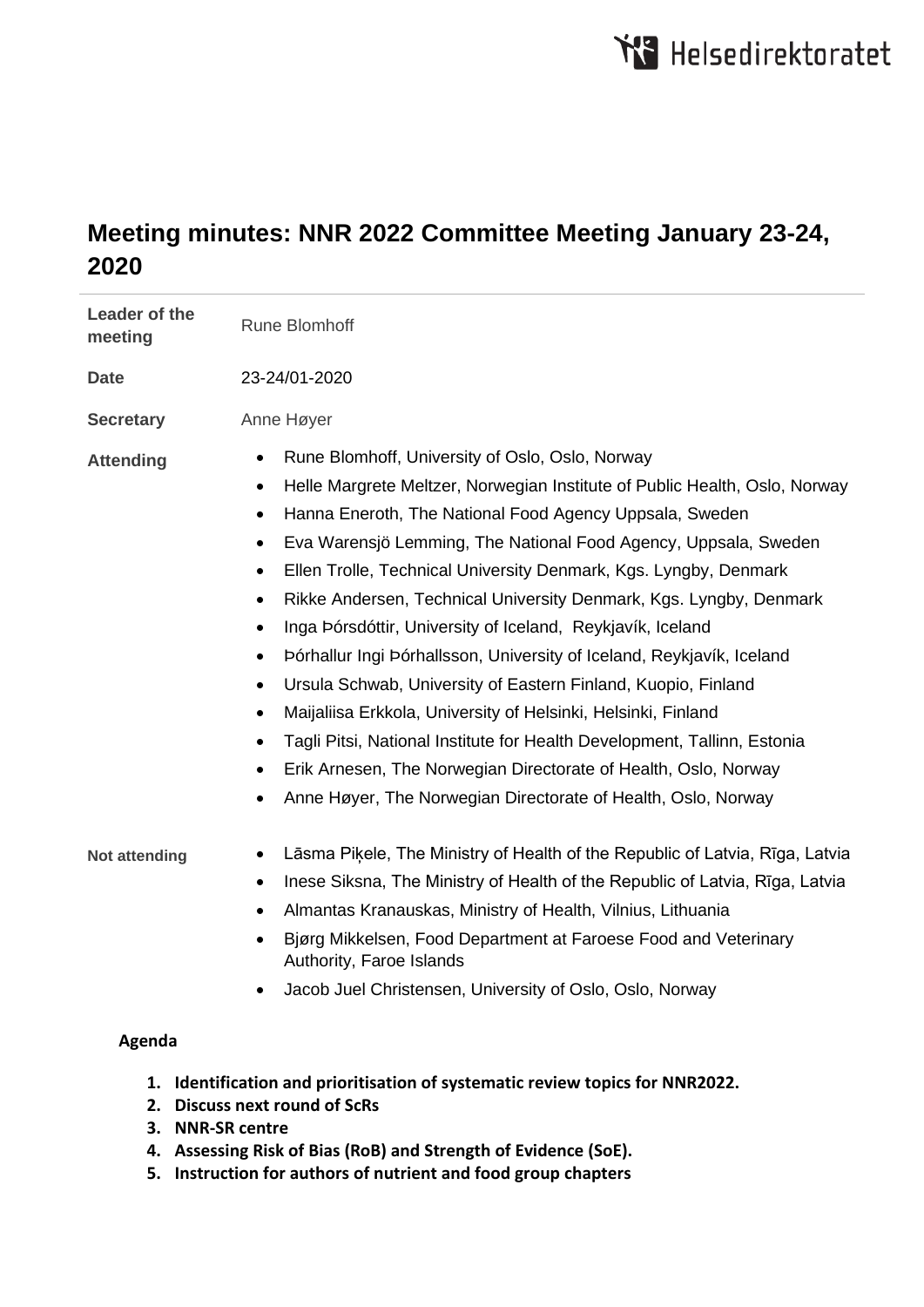- **6. Establish chapter experts**
- **7. Discuss the chapter on "Use of DRVs and FBDGs"**
- **8. Status of the Workshop on sustainability, March 11th**
- **9. Official website**
- **10. Declaration of Interest**
- **11. Budget**
- **12. Miscellaneous**

#### **1. Identification and prioritisation of systematic review topics for NNR2022.**

In NNR2022, systematic reviews (SRs) are the preferred method to summarize the causal relationship between nutrient- or food group exposure and a health outcome. Each nutrient or food group chapters will be covered by as many high quality recent and relevant SRs as possible. These qualified SRs (qSRs) are the main evidence-based documentations used when setting DRVs and FBDGs) in the in NNR2022. When qualified SRs are not available, the NNR2022 projects may conduct *de novo* SRs on some selected topics. The NNR2022 committee may also consider whether new chapters, not covered in earlier editions of NNR should be included, and whether subtopics in such chapters should be prioritized for SRs. In order to comply with transparency, a paper will be publish on this process.

#### **2. Discuss next round of ScRs**

Most of the ScR are almost completed and we will now start the work with the final ScRs in order to complete the list of shortlisted topics for *de novo* SRs.

#### **3. NNR-SR centre**

The NNR2022 project will fund a NNR Systematic Review Centre (NNR SR Centre). The NNR SR Centre will be responsible for performing all SRs on topics prioritized by the NNR2022 Committee. The NNR SR Centre will consist of a team of at least six scientists from different disciplines. At least two of the members will be senior scientists and one should be a statistician, all three with experience in conducting SRs. The other members may be PhD students or postdocs. In addition, the NNR SR Centre will be facilitated by two librarians. The NNR SR Centre team experts will be selected by the NNR2022 Committee based on invitations by the NNR2022 Committee and a public call. Representatives from all the Nordic countries will be included in the NNR SR Centre, if possible. The NNR-SR centre will be established during this spring based on the public call and invitations from the Committee.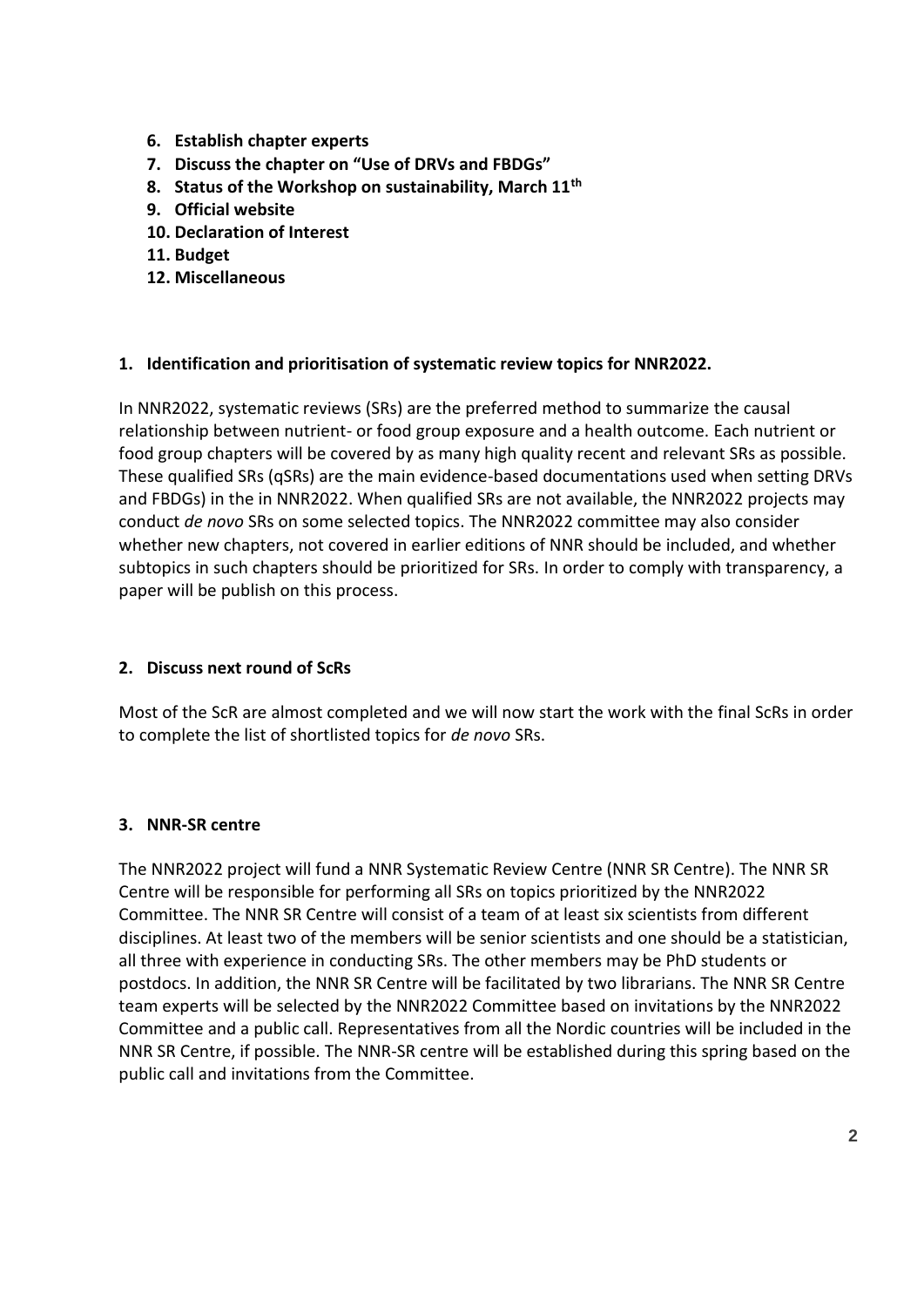# **4. Assessing Risk of Bias (RoB) and Strength of Evidence (SoE).**

The risk of bias will be assessed for each outcome to appraise the study's internal validity. This will be performed with predefines risk of bias tools. The Committee discuss which tool that is best suited for the propose of the NNR2022 project. The assessment of RoB in individual studies will be integrated with the later quality assessment of the total evidence (the strength of evidence).

# **5. Instruction for authors of nutrient and food group chapters**

In order to standardize the chapters more, each chapter author must follow a "Instruction to authors" that is compiled by the Committee.

# **6. Establish chapter experts**

The NNR2022 project will engage scientific experts across the Nordic countries to update the chapters. Experts outside the Nordic countries may also be engaged. All experts and referees will be listed in the relevant chapter. At least two experts will be assigned to a chapter, one of which will serve as a leading author. The experts will be appointed by the NNR2022 Committee based on invitations by the NNR2022 Committee and a public call, after careful evaluation of each expert´s skills and experience related to the chapters. All chapter experts will be established during the next months.

# **7. Discuss the chapter on "Use of DRVs and FBDGs"**

The Committee discuss how this chapter from NNR2012 may be revised.

## **8. Status of the Workshop on sustainability, March 11th**

The sustainability aspects of the diet will be incorporated in the upcoming NNR. While some countries have started this exercise already, and the last edition of NNR in 2012 had one chapter on the topic, we will now plan to fully integrate sustainability into the NNR in the Food Based Dietary Guidelines. To initiate this work we will organizing a whole day seminar in Oslo with international experts.

## **9. Official website**

The official web-page is being updated continuously. The results from the public call is now published.